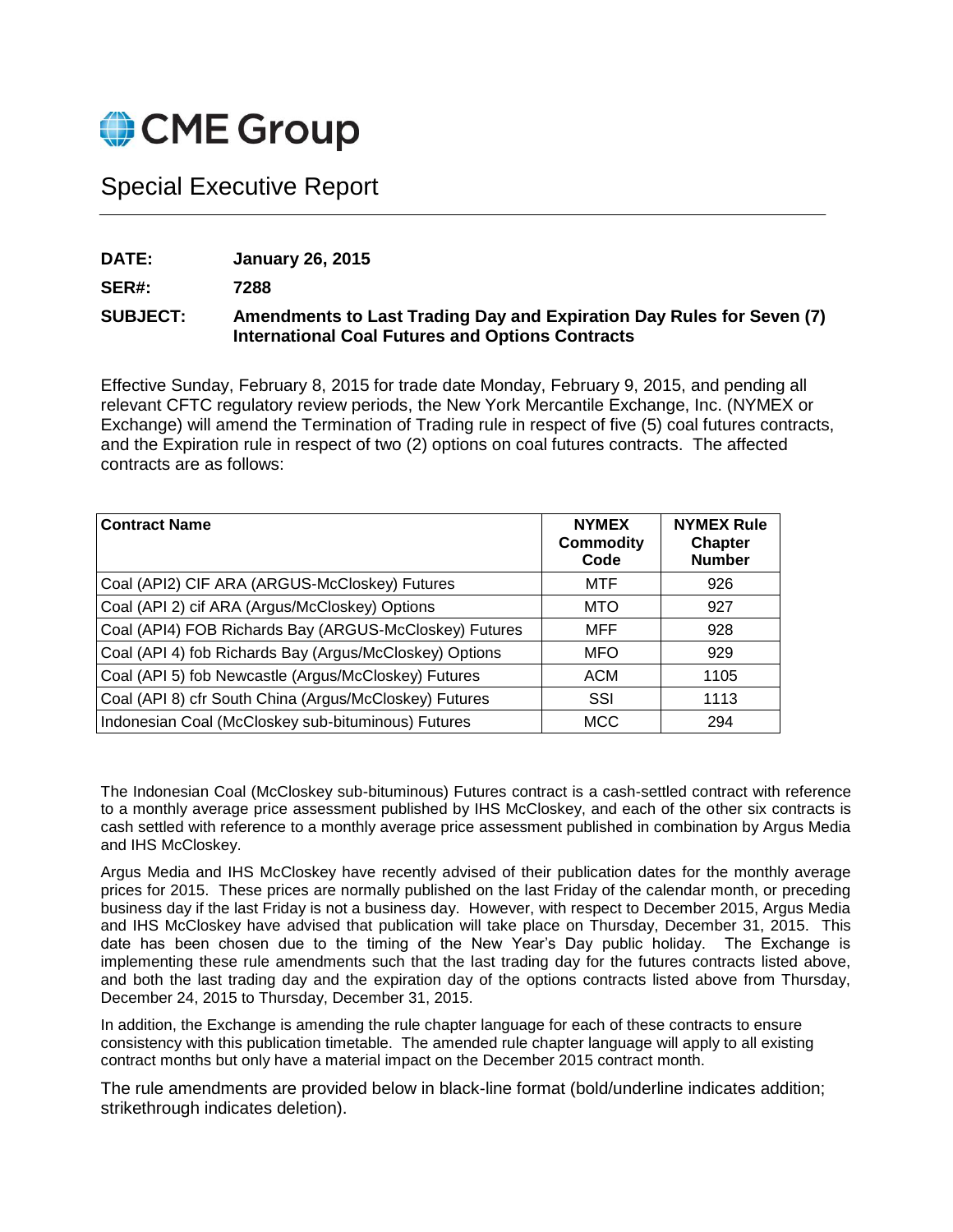## **Chapter 294 Indonesian Coal (McCloskey sub-bituminous) Futures**

## 294.06. TERMINATION OF TRADING

The contract shall terminate at the close of trading on the last Friday of the contract month. If such Friday is a UK holiday, the contract will terminate on the UK business day immediately prior to the last Friday of the contract month unless such day is not an Exchange business day, in which case the contract shall terminate on the Exchange business day immediately prior. **Notwithstanding the above, if New Year's Day is a Friday, the immediately preceding December contract month shall terminate on the last business day of the contract month.**

## **Chapter 926 Coal (API2) CIF ARA (ARGUS-McCloskey) Futures**

#### 926.06. TERMINATION OF TRADING

The contract shall terminate at the close of trading on the last Friday of the contract month. If such Friday is a UK holiday, the contract will terminate on the UK business day immediately prior to the last Friday of the contract month unless such day is not an Exchange business day, in which case the contract shall terminate on the Exchange business day immediately prior. **Notwithstanding the above, if New Year's Day is a Friday, the immediately preceding December contract month shall terminate on the last business day of the contract month.**

## **Chapter 927 Coal (API 2) cif ARA (Argus/McCloskey) Option**

## 927.01. EXPIRATION

The Coal (API 2) cif ARA (Argus/McCloskey) Option expiration shall be on the last Friday of the contract month. If such Friday is a UK holiday, the contract will expire on the UK business day immediately prior to the last Friday of the contract month unless such day is not an Exchange business day, in which case the contract will expire on the Exchange business day immediately prior. **Notwithstanding the above, if New Year's Day is a Friday, the immediately preceding December contract month shall expire on the last business day of the contract month.**

## **Chapter 928 Coal (API4) FOB Richards Bay (ARGUS-McCloskey) Futures**

#### 928.06. TERMINATION OF TRADING

The contract shall terminate at the close of trading on the last Friday of the contract month. If such Friday is a UK holiday, the contract will terminate on the UK business day immediately prior to the last Friday of the contract month unless such day is not an Exchange business day, in which case the contract shall terminate on the Exchange business day immediately prior. **Notwithstanding the above, if New Year's Day is a Friday, the immediately preceding December contract month shall terminate on the last business day of the contract month.**